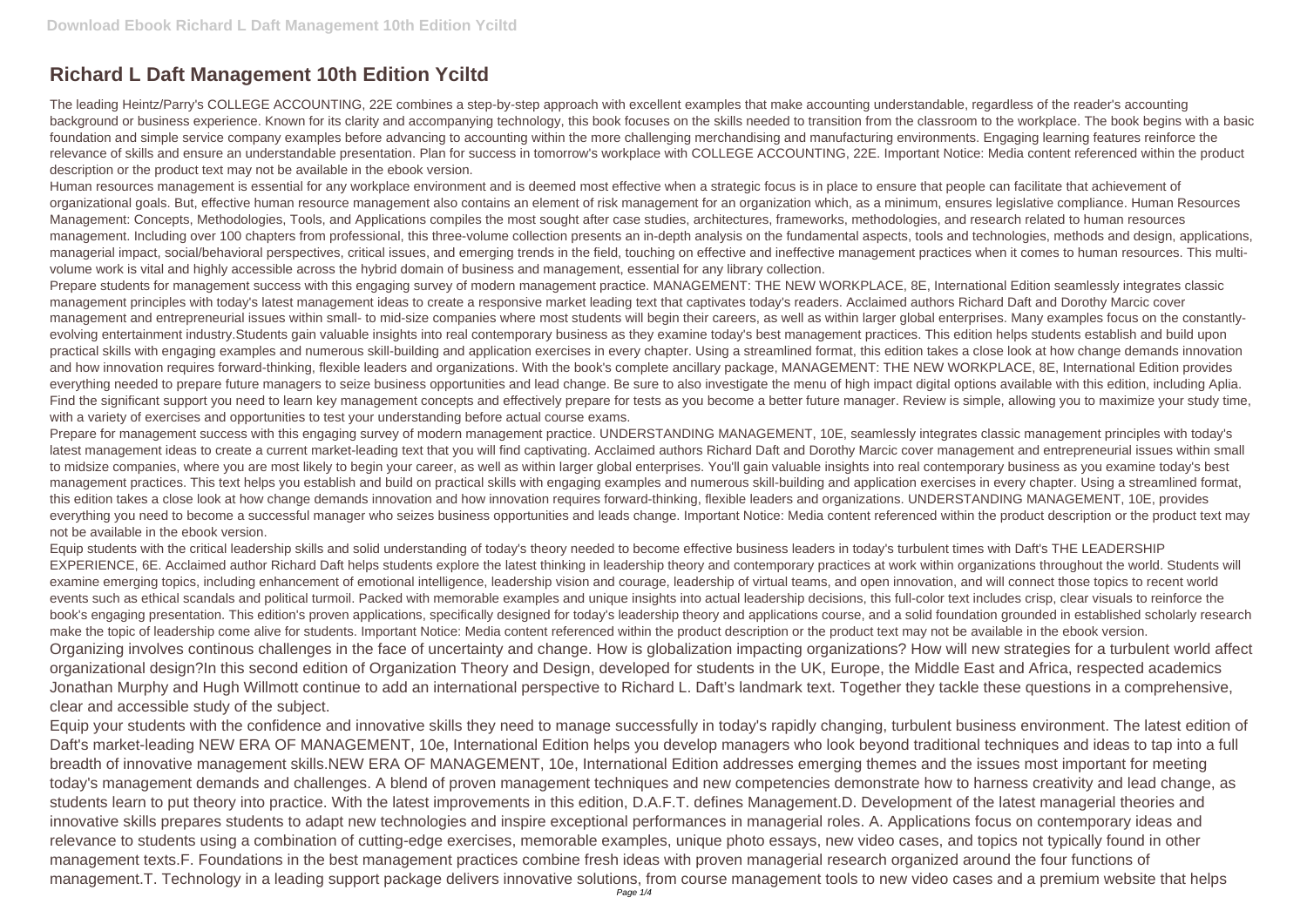ensure students reach their full management potential.

This 4th Asia-Pacific edition of Fundamentals of Management maintains its comprehensive theoretical base while bringing the challenges of management to life with hundreds of real-world examples

today's rapidly changing, turbulent business environment. Daft's market-leading NEW ERA OF MANAGEMENT, 11e, International Edition helps you step beyond traditional techniques and ideas to tap into a full breadth of creative management skills. You'll explore emerging themes and the issues most important to meet today's management demands and challenges. With the best in proven management and new competencies that harness creativity, D.A.F.T. defines Management.D. Development of the most important managerial competencies prepares you to become a stronger leader equipped with the latest managerial theories and innovative skills to apply new technologies and inspire exceptional performance. A. Applications focus on contemporary practices relevant to you by using cutting-edge exercises, memorable examples, and new video cases.F. Foundations in the best of management practices blend fresh management ideas with proven research organized around the four functions of management. T. Technology delivers innovative learning support, including new video cases, Aplia™ homework management and a new premium website filled with learning tools to help you reach your full management potential.NEW ERA OF MANAGEMENT, 11e, International Edition offers a unique new set of Manager Challenge Videos that are specifically designed to help develop your decision-making and thinking skills. After you watch the video challenge you are asked to respond to the challenge by solving the problem, helping you see the relevance of the chapter material and answering the question "Why do I need to know this material?"

MANAGEMENT: THE NEW WORKPLACE, 6e International Edition provides an engaging survey of modern management practice that seamlessly integrates classic and contemporary principles. Rather than concentrating on large global enterprises, the text focuses on dynamic small to mid-sized "local" businesses and entrepreneurial issues, giving students valuable real-world insights and practical skills they can readily apply when beginning or continuing their careers. To help students deepen their understanding and hone their skills, numerous skill-building and application exercises appear in every chapter. MANAGEMENT: THE NEW WORKPLACE, 6e International Edition also features a streamlined format and impressive ancillary package that make it affordable, flexible, well-suited to any course, and effective for students of diverse backgrounds and interests. Prepare your students for management success with this engaging survey of modern management practice. UNDERSTANDING MANAGEMENT, 8E seamlessly integrates classic management principles with today's latest management ideas to create a responsive market leading text that captivates your students. Acclaimed authors Richard Daft and Dorothy Marcic cover management and entrepreneurial issues within small- to mid-size companies where most students will begin their careers, as well as within larger global enterprises. Many examples focus on the constantly-evolving entertainment industry. Students gain valuable insights into real, contemporary business as they examine today's best management practices. This edition helps students establish and build upon practical skills they can readily apply to future or current careers. Engaging examples and numerous skill-building and application exercises in every chapter help students deepen their understanding and refine their management abilities. With a streamlined format, this edition takes a close look at how change demands innovation and how innovation requires forward-thinking, flexible leaders and organizations. The book's complete ancillary package provides flexibility and solid support for your course as you use UNDERSTANDING MANAGEMENT, 8E to prepare today's students to seize business opportunities and lead change. Be sure to also investigate the menu of high impact digital options available with this edition, including Aplia and CengageNOW. Important Notice: Media content referenced within the product description or the product text may not be available in the ebook version.

Management is a robust foundations text providing a balance of broad, theoretical content with an engaging, easy-to-understand writing style. It covers the four key management functions planning, organising, leading and controlling - conveying to students the elements of a manager's working day. Real-life local and international examples showcase the ongoing changes in the management world. Focusing on a 'skills approach', they bring concepts to life for students, supporting motivation, confidence and mastery. Each part concludes with a contemporary continuing case study, focusing on car company Toyota as it faces managerial challenges and opportunities in the region.

Equip your students with the critical leadership skills and solid understanding of today's theory they need to become effective business leaders in today's turbulent times with Daft's LEADERSHIP, 5E, International Edition. Acclaimed author Richard Daft helps your students explore the latest thinking in leadership theory and contemporary practices at work within organizations throughout the world. This edition more closely connects theory to recent world events, such as the Wall Street meltdown, ethical scandals, and political turmoil. Students examine emerging topics, including enhancing emotional intelligence, leadership vision and courage, leading virtual teams, and open innovation.Packed with memorable examples and unique insights into actual leadership decisions, this edition now offers full-color visuals to reinforce the book's engaging presentation. This edition's proven applications, specifically designed for today's leadership theory and applications course, and a solid foundation grounded in established scholarly research make the topic of leadership come alive for your students. Samson/Daft/ Donnet's Fundamentals of Management is a robust foundation text providing a balance of broad, theoretical content with accessible language for students. This sixth edition features a new author on the team and contains updates to content based on recent research. Along with current management theory and practice, the text integrates coverage of innovation, entrepreneurship, agile workplaces, social media and new technology throughout. The book is rich with experiential exercises, self-assessment activities, challenges and cases for students to engage with, developing multiple skills. Examples within the text are both local and global, with a new focus on a 'skills approach', and each part of the text concludes with a contemporary continuing case study, focussing on car company, Toyota, as it faces managerial challenges and opportunities in the region The text covers the four key management functions: Planning, Organising, Leading, and Controlling, conveying to students the elements of a manager's working day.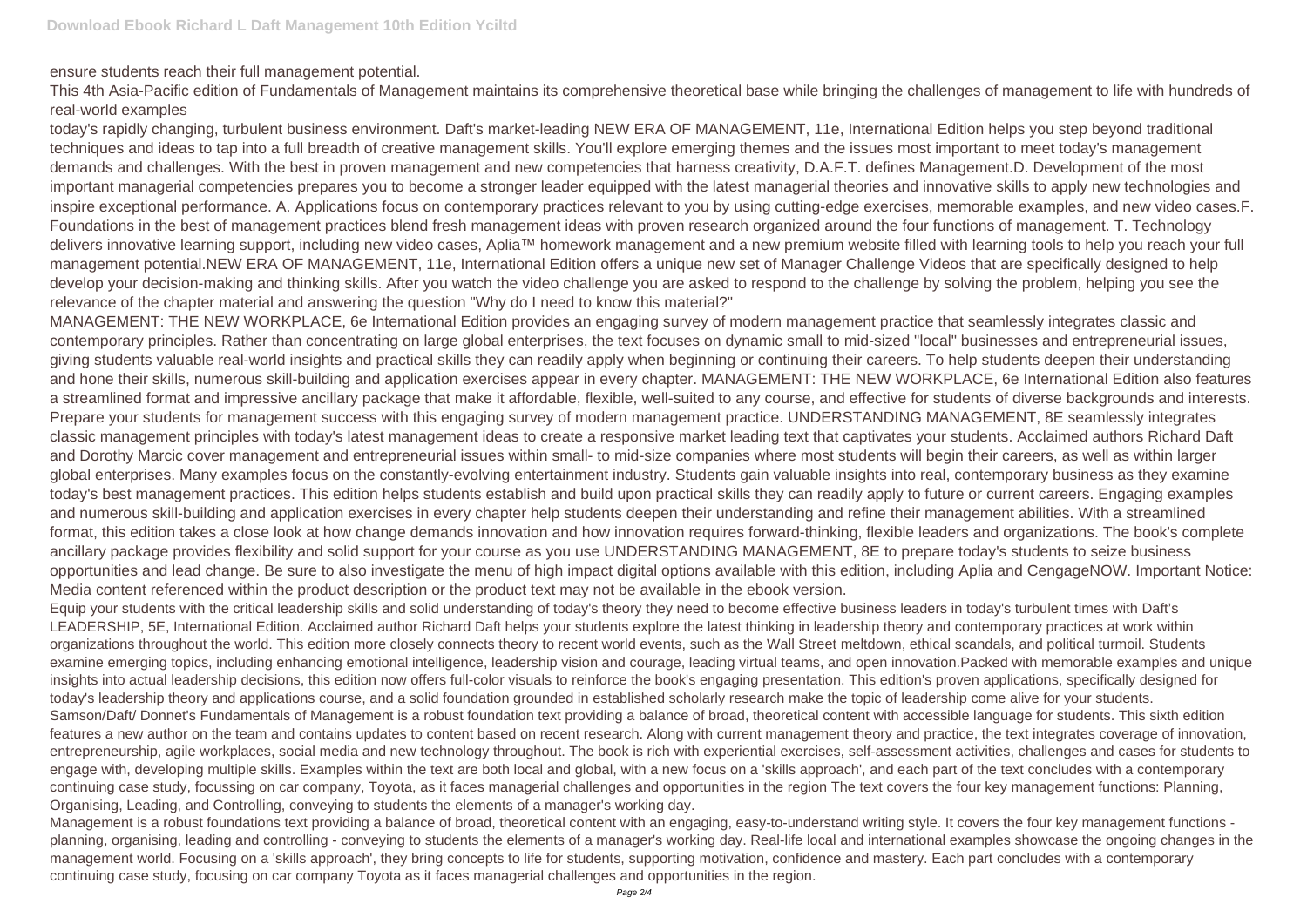Readers discover the confidence to manage and develop the ability to lead with innovative solutions in today's rapidly changing business environment with Daft's marketing-leading MANAGEMENT, 10E. Daft explores the emerging themes and management issues most important for managers in businesses today. Future and current managers learn to look beyond traditional techniques and ideas to tap into a full breadth of management skills. With the best in proven management and new competencies that harness creativity, D.A.F.T. defines Management. Important Notice: Media content referenced within the product description or the product text may not be available in the ebook version. Understanding Management combines classic management concepts with emerging trends and issues in a concise, exciting, and user-friendly format. The theme of the fourth edition is the 'new workplace' highlighting how technology and other influences have changed the traditional organizations and the impact on their members. The goal since the first edition has been to provide a practical and hands-on alternative to the traditional and comprehensive texts on the market.

## Understanding ManagementCengage Learning

Discover the most progressive thinking about organizations today as acclaimed author Richard Daft balances recent, innovative ideas with proven classic theories and effective business practices. Daft's bestselling ORGANIZATION THEORY AND DESIGN presents a captivating, compelling snapshot of contemporary organizations and the concepts driving their success. Learn about the design of new organizational forms, such as platform-based digital organizations (Amazon, Uber, Facebook) and dual-purpose organizations that provide self-sustaining social welfare benefits to society. Recognized as one of the most systematic, well-organized texts in the market, the 13th edition of ORGANIZATION THEORY AND DESIGN helps both current and future managers thoroughly prepare for the challenges of today's business world. This revision showcases some of the most current examples and research alongside time-tested principles. Readers see how many of today's well-known organizations thrive amidst a rapidly changing, highly competitive international environment. New learning features provide opportunities for readers to apply concepts and refine personal business skills and insights. Exploring Management supports teaching and learning of core management concepts by presenting material in a straight-forward, conversational style with a strong emphasis on application. With a focus on currency, high-interest examples and pedagogy that encourages critical thinking and personal reflection, this text is the perfect balance between what students need and what instructors want. Principles of Management is designed to meet the scope and sequence requirements of the introductory course on management. This is a traditional approach to management using the leading, planning, organizing, and controlling approach. Management is a broad business discipline, and the Principles of Management course covers many management areas such as human resource management and strategic management, as well behavioral areas such as motivation. No one individual can be an expert in all areas of management, so an additional benefit of this text is that specialists in a variety of areas have authored individual chapters.

The second EMEA edition of Richard L. Daft's popular textbook, Management, has been fully updated to ensure that new European, Middle East and African content provides students with a practical approach to key concepts and theories with regional examples to enrich their learning. A wide range of inspiring real-world features are revealed as the student is guided through and prepared for the various challenges facing a modern manager. This title is available with MindTap, a flexible online learning solution that you can customize to suit your specific course needs, and which provides students with all the tools they need to succeed including an interactive eReader and a wide range of assignments, practice questions, scenarios, and cases to further entrench key concepts, boost confidence, develop critical thinking skills and prepare them for the workplace.

Develop with the confidence and innovative skills to lead in today's rapidly changing, turbulent business environment with Daft's market-leading MANAGEMENT, 14E. This reader-friendly presentation blends coverage of the latest managerial theories and emerging trends with a strong foundation in best management practices. New personal feedback inventories let you evaluate your strengths while updated engagement exercises and the latest applications guide you in expanding your management competencies, harnessing your creativity and putting theory into practice. Recent research, organized around the four functions of management, helps you look beyond traditional techniques to consider a full breadth of progressive management solutions. In addition, numerous new examples and cases from familiar organizations bring the practice of management into clear focus. Author Richard Daft equips you with new and proven management concepts to achieve exceptional results in your managerial role. Important Notice: Media content referenced within the product description or the product text may not be available in the ebook version.

Lessons for leaders on resolving the ongoing struggle between instinct and the creative mind Kings, heads of government, and corporate executives lead thousands of people and manage endless resources, but may not have mastery over themselves. Often leaders know that right action is important, but have little (if any) understanding of what prevents them from acting in accordance with their intentions. In this important book, leadership expert Richard Daft portrays this dilemma as a struggle between instinct (elephant) and intention (the executive) using the most current research on the intentional vs. the habitual

MANAGEMENT, 12E includes several innovative pedagogical features to help students understand their management capabilities and learn what it's like to manage in an organization today. Each of the 19 chapters begins with an opening questionnaire that engages the reader's interest, directly connects to the topic of the chapter, and enables students to see how they respond to situations and challenges that real-life managers typically face. A New Manager Self-Test in each chapter provides students with further insight into how they would function in the real world of management. The Remember This bulletpoint summaries at the end of each major chapter section give students a snapshot of the key points and concepts covered in that section. The end-of-chapter questions have been carefully revised to encourage critical thinking and application of chapter concepts, and Small Group Breakout exercises give students the opportunity to apply concepts while building teamwork skills. Ethical dilemmas, all-new end-of-chapter cases, and a fully updated set of On the Job video cases help students sharpen their diagnostic skills for management problem solving. The chapter sequence in MANAGEMENT is organized around the management functions of planning, organizing, leading, and controlling. These four functions effectively encompass management research and the characteristics of the manager's job. Important Notice: Media content referenced within the product description or the product text may not be available in the ebook version.

Organizations must adapt to changing and often challenging environments. This third Canadian edition helps students understand and design organizations for today's complex environment. The concepts and models offered in this text are integrated with changing events in the real world, presenting the most recent thinking and providing an up-to-date view of organizations. Detailed Canadian examples and cases capture the richness of the Canadian experience, while international examples accurately represent Canada's role in the world.

The market-leading textbook for principles of management courses reaches a new level with Richard L. Daft being joined by Martyn Kendrick and Natalia Vershinina (both Leicester Business School) to provide an unparalleled resource for students in Europe, the Middle East and Africa (EMEA). After listening to the requirements of lecturers, the authors have maintained the same comprehensive coverage and structure of the original work but carefully threaded in new EMEA and wider global examples and theory throughout. A new running case on IKEA allows students to track their understanding throughout the course, while a new text-opening case study on managing in times of turbulence ensures learning is mapped directly against modern business challenges.